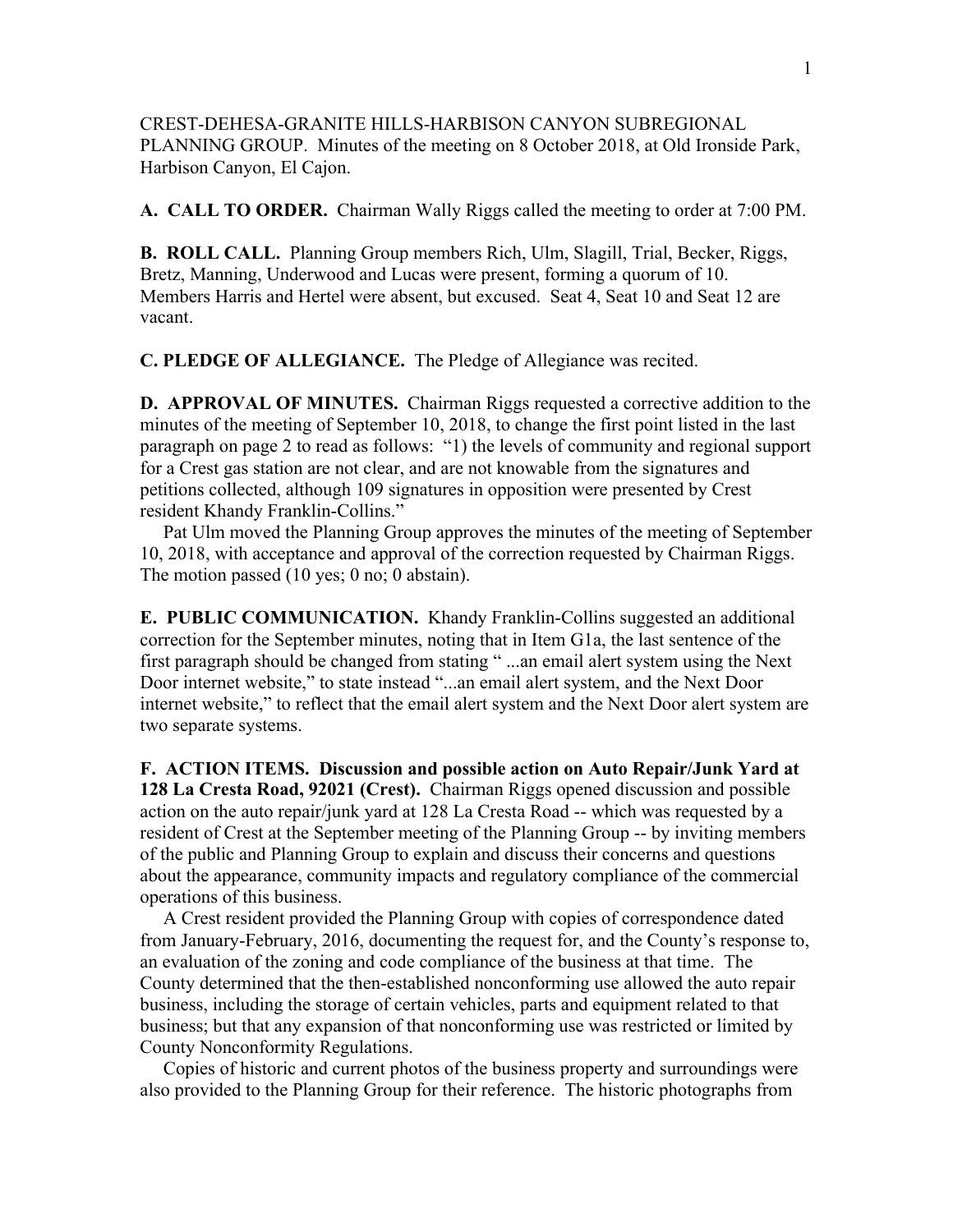the 1960's show that the rear yard of the current business was then an unfilled drainage channel that was part of the headwaters of Forester Creek. The current photos show that the rear yard of the business is filled with vehicles, parts and equipment; and that certain areas adjacent to the business appear to be filled with similar material.

 Members of the public expressed concerns: 1) that the current state of the business operation at 128 La Cresta Road might not comply with the County's requirements and standards that should apply to the nonconforming outdoor use that was established as of February 2016; 2) that the actual date when the County made its determination and established the auto repair business as a nonconforming outdoor use is not stated in the Count's correspondence of February 2016; 3) that the restrictions and limits concerning the storage of vehicles, parts and equipment are not clear; 4) and that the current storage may exceed the County's limitations originally determined when establishing the auto repair business as a "grandfathered" nonconforming outdoor use. Other public concerns expressed are: 1) the potential negative environmental impacts to the groundwater and to storm water runoff, into the headwaters of Forester Creek, from the outdoor storage of vehicles, parts and equipment containing and potentially leaking certain hazardous materials; 2) the negative visual junk yard appearance of the auto repair business, with no screening or fencing around the storage area to mitigate for visual/community character/aesthetic impacts; and 3) the accumulation of possible non-business stored material as an undesirable potential environment and source for vermin and vectors that impact community health and safety.

 Planning Group members discussed: 1) that it's not clear which County codes, regulations, limitations, etc. apply for this auto repair business, as an established nonconforming outdoor use; 2) that other regulations might apply in addition to the County zoning/code requirements (i.e., Sheriff's license for motor vehicle wrecking yard, MUP for junk yard/wrecking yard); 3) that it's not clear where the boundaries of the auto repair business are, related to the entire area of stored vehicles, parts and equipment surrounding the business; 4) that in addition to questions about the appropriate County code compliance on site by the auto repair business, there appear to be off-site nuisance conditions associated with the business that could be questioned (i.e., dumpsters and other items along Hamlet Road and elsewhere); and 5) that obtaining County Code enforcement action requires a specific request or complaint, which could be made by a citizen, or by the Planning Group on behalf of the community.

 Pat Ulm moved 1) that the Planning Group sends a letter to the Code Compliance Division of the County Department of Planning and Development Services requesting a check of the County's records concerning the Crest Auto Repair business at 128 La Cresta Road, to determine and report to the Planning Group and community of Crest: whether the current uses of this business do not exceed, and are all allowed, as "grandfathered" uses by its established nonconforming outdoor use; or whether there are current uses that appear not to comply with relevant County regulations and restrictions; and 2) that the Planning Group requests DPLU to provide it and the community information about: i) the date when the auto repair business was determined to be an established nonconforming outdoor use; ii) the defined scope or limits of the allowed auto repair business, including regulations, restrictions and limits on the storage of vehicles awaiting repair, and the storage of parts and equipment, on business property; iii) the extent of possible encroachment of Crest Auto Repair storage and operations onto